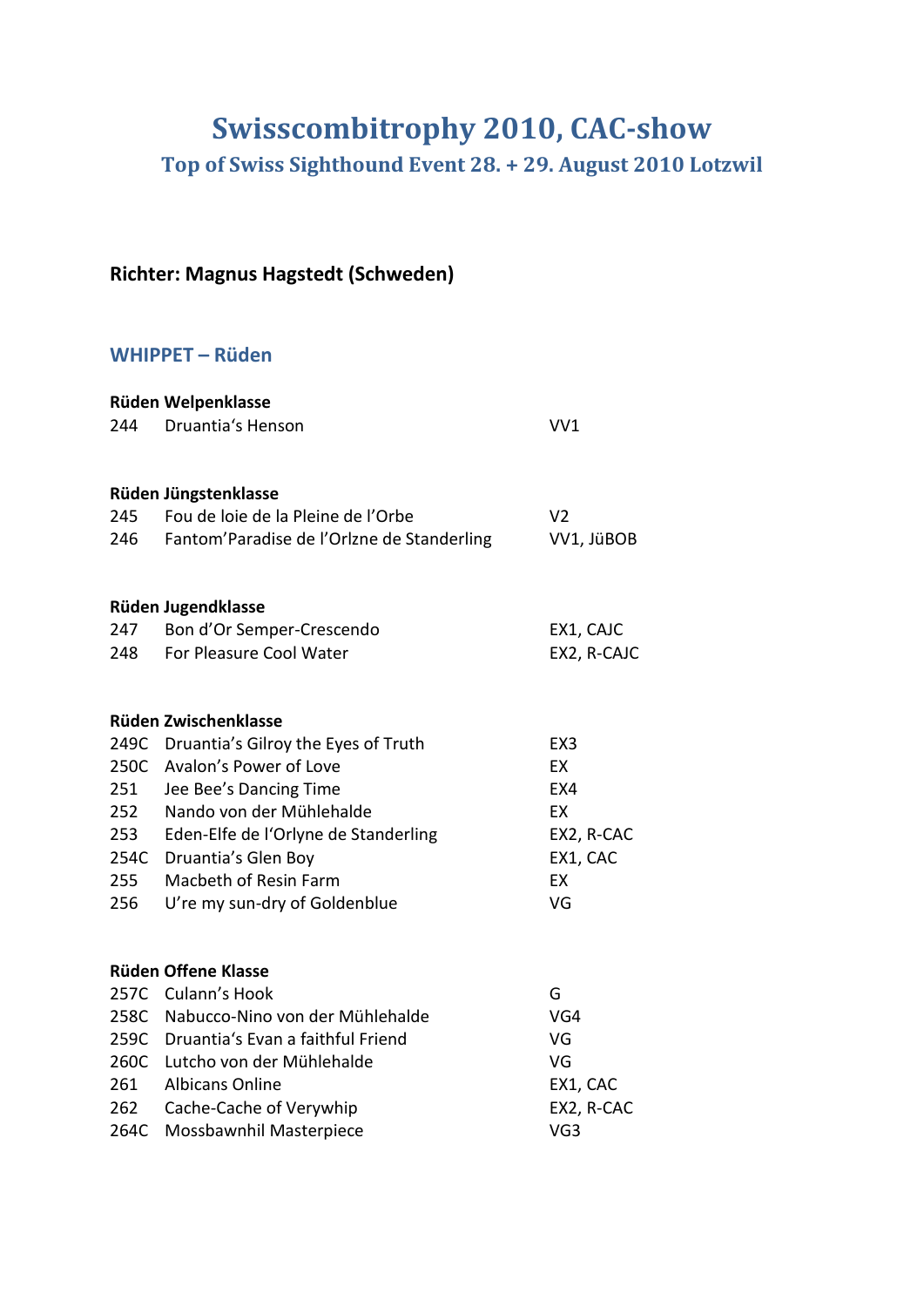

| Rüden Gebrauchsklasse |                                    |                 |  |
|-----------------------|------------------------------------|-----------------|--|
|                       | 263C Top Gun of Goldenblue         | VG <sub>2</sub> |  |
|                       | 265C Druantia's Blue Star          | EX1, CAC        |  |
|                       | 266C Gordon Isis Wind              | VG4             |  |
|                       | 267C Lancilotto di Palazzo Manzoni | G               |  |
|                       | 268C Tumainia Anubis               | VG3             |  |
|                       |                                    |                 |  |
|                       |                                    |                 |  |

| <b>Rüden Championklasse</b> |                                         |                       |  |
|-----------------------------|-----------------------------------------|-----------------------|--|
|                             | 269C Avalon's Let's Twist Again         | EX4                   |  |
|                             | 270C Royal Spirit of Goldenblue         | VG                    |  |
|                             | 271C Benjie Memories of Black and White |                       |  |
|                             | 272 Jee Bee's Bayard Warrior            | EX2, R-CAC            |  |
|                             | 273C Betty Barkley Campari Flip         | EX <sub>3</sub>       |  |
| 274                         | Davidoff de l'Orlyne de Standerling     | EX1, CAC, Bester Rüde |  |

#### **Rüden Veteranenklasse**

| 275 Superfly's Dapper-Dan | EX1, V-CAC |
|---------------------------|------------|
|                           |            |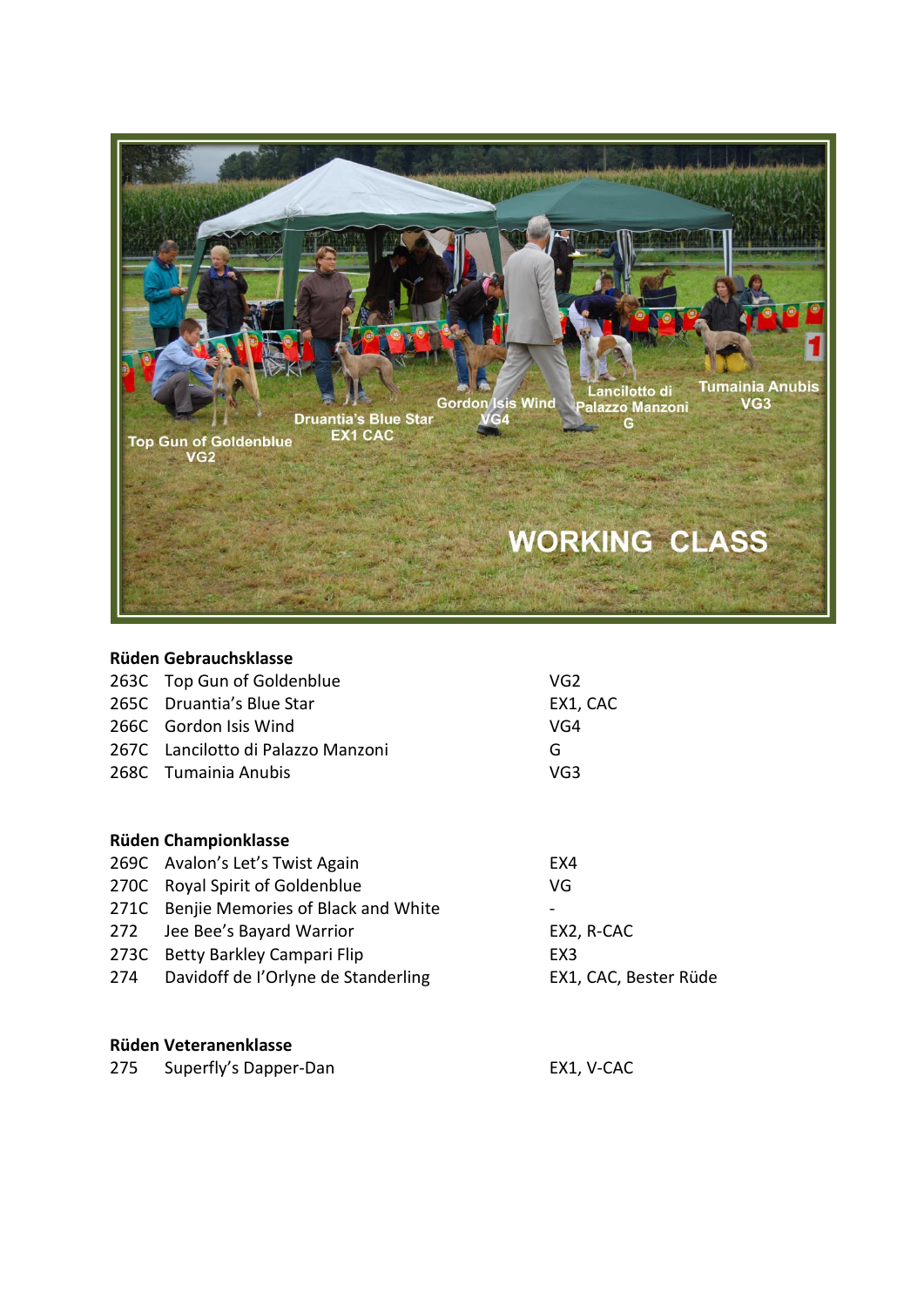## **WHIPPET – Hündinnen**

|      | Hündinnen Welpenklasse                 |                 |
|------|----------------------------------------|-----------------|
| 276  | Druantia's Hester                      | VV <sub>3</sub> |
| 277  | Druantia' Headly                       | VV1, WBOB       |
| 278  | Druantia's Hailey                      | VV <sub>2</sub> |
|      | Hündinnen Jüngstenklasse               |                 |
| 279  | Venia of Goldenblue                    | V <sub>2</sub>  |
| 280  | Autumn Love's born to be proud         | VV <sub>1</sub> |
|      | Hündinnen Jugendklasse                 |                 |
| 281  | For Pleasure Choice of Gold            | EX3             |
| 282  | For Pleasure Coco Chanel               | EX2, R-CAJC     |
| 283  | Zelig Night Train to Lorca             | VG              |
| 284  | Silverhawk's Tumainia Ti Amo           | VG              |
| 285  | Easy to Love de Bettignies             | EX4             |
| 286  | Euphoria's de l'Orlyne de Standerling  | EX1, CAC, JBOB  |
|      | Hündinnen Zwischenklasse               |                 |
|      | 287C Avalon's Purple Rain              | VG              |
| 288C | Autumn love's a moment of love         | EX2, R-CAC      |
| 289  | Autumn love's a moment of dream        | EX <sub>3</sub> |
| 290  | Extra de la Belle Foulée               | EX4             |
| 291  | Twyborn Camellia                       | EX1, CAC        |
|      | Hündinnen Zwischenklasse / Fortsetzung |                 |
|      | 292C Avalon's Piece of a Dream         | EX              |
|      | 293C Avalon's Pretty Amazing Grace     | EX              |
|      | Hündinnen Offene Klasse                |                 |
| 294C | Nemesis von der Mühlehalde             | VG <sub>2</sub> |
| 295C | Flic Flac O Sole Mio                   | VG1             |
| 296C | Druantia's Eilinora Bright Star        | VG3             |

297C Moon in the Sky by Brigadoon for Whiprose VG4